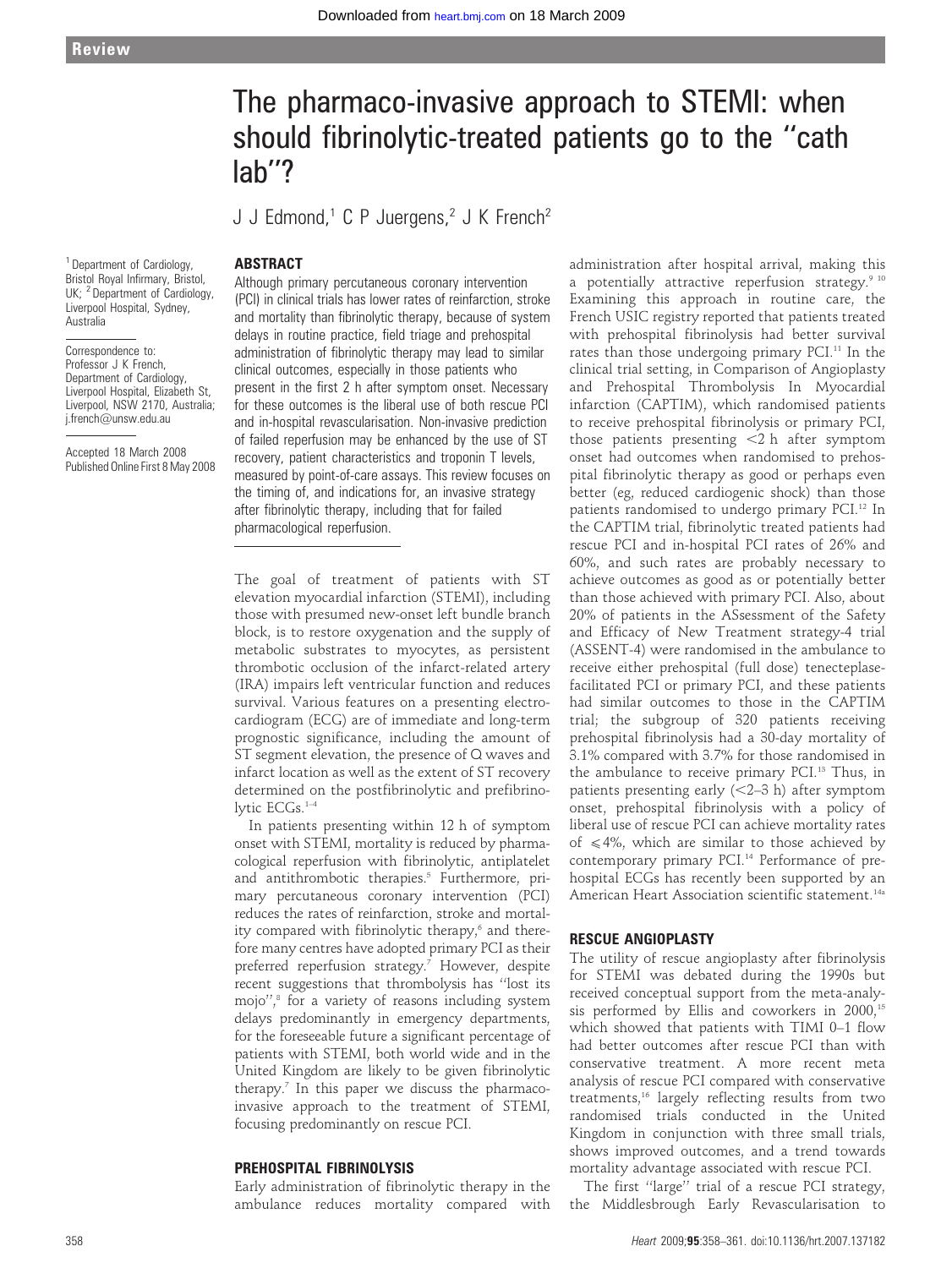Limit InfarctioN (MERLIN) trial, randomised 307 patients who failed to achieve 50% ST recovery at 60 min after fibrinolytic therapy (60% streptokinase) to either rescue PCI or conservative treatment (repeat administration of fibrinolytic therapy was discouraged).17 Overall, there was no difference in the outcomes of mortality or left ventricular function at 30 days, though there was improved event-free survival in the rescue PCI arm, largely owing to a decrease in subsequent revascularisation procedures  $(6.5\% \text{ vs } 20.1\%, \text{ p} < 0.01).$ 

The 427 patient REscue Angioplasty versus Conservative Therapy (REACT) study, which used  $<50\%$  ST recovery at 90 min as an entry criteria, demonstrated a 50% reduction at 6 months in the composite of mortality, stroke, severe heart failure and recurrent myocardial infarction in patients undergoing rescue PCI compared with those randomised to either fibrinolytic readministration or conservative treatment; a reduction which was consistent across all age groups.18 At Liverpool Hospital (Sydney, Australia), we have found that among consecutive patients undergoing rescue angioplasty,  $\sim$ 90% after tenecteplase and with  $>$ 70% glycoprotein IIb/IIIa antagonist use, there was a 6-month mortality of 4% in those without cardiogenic shock; a similar mortality to that reported for primary PCI.<sup>19</sup>

The rates of both rescue PCI to achieve reperfusion when fibrinolytic therapy has failed, and early non-emergent percutaneous or surgical revascularisation after fibrinolytic therapy, have varied markedly in the trials examining strategies of transfer for primary PCI compared with (local) administration of fibrinolysis,20 confounding their applicability to current practice. In these trials the patients came from a variety of clinical settings and healthcare systems, ranging from community hospitals to regional tertiary centres, and they received various pharmacological treatments and interventional techniques. Importantly, for example, the low rate (2.6%) of rescue PCI in DANAMI-2<sup>21</sup> does not reflect contemporary practice.

The risk of serious bleeding has been an important cause of clinician concern about performance of PCI, including rescue PCI, in the first few hours after full-dose fibrinolytic therapy. Though there was an increased risk of minor bleeding associated with rescue PCI in the meta-analysis of Wijeysundera *et al*,16 only REACT has reported major bleeding rates and found no difference in the rescue PCI and conservative arms.<sup>18</sup> Nonetheless a radial artery approach to rescue PCI has been reported to be associated with low rates of transfusion compared with those reported with the femoral approach.<sup>19 22 22a</sup>

#### PATIENT SELECTION CRITERIA FOR RESCUE PCI

In making triage decisions for rescue PCI, time is of the essence and the non-invasive evaluation of reperfusion needs to be performed quickly at the bedside. Early studies using intracoronary streptokinase in patients with STEMI described four features associated with recanalisation of the IRA: relief of chest pain, development of reperfusion arrhythmias, resolution of ST elevation (known as ST recovery) on the ECG and rapid release of biochemical markers.23 24 The prompt resolution of chest pain should be a goal in all patients, although complete resolution of pain has been shown to occur in only 29% of patients with patent arteries<sup>25</sup> and thus has not been a consistent and reliable guide to reperfusion. Also, the presence of accelerated idioventricular rhythm is not sufficiently sensitive to be of value in aiding triage decisions, despite this classic reperfusion arrhythmia being specific for patency of the IRA.26

The degree of ST recovery has been shown to be associated with patency and flow in the IRA, with  $>70\%$  ST recovery

associated with a 90–95% probability of achieving a patent IRA.27 28 Single-lead ST-segment measurement has been found to be as good a predictor as multilead measurements,<sup>24</sup> despite being less complex and easier to calculate at the bedside. However, ST recovery is an imperfect discriminator between TIMI grade 2 and TIMI grade 3 flow, with up to 50% of patients with persistent ST elevation having a patent IRA at the time of angiography.<sup>29</sup> Thus the lack of ST resolution can indicate failure of perfusion at a myocyte/microvascular level, and in these patients persistent ST elevation is associated with more extensive myocardial damage and a higher long-term mortality rate.<sup>2</sup>

Continuous ST-segment monitoring is the best method of assessing ST recovery, $30$  but this has continuity limitations during patient transfer(s), whereas 12-lead ECGs provide ''snapshots'' of ST recovery. Various time intervals between recordings have been used in different studies. For example, the MERLIN study used 50% ST recovery in the lead with maximal ST elevation at 60 min, whereas the REACT study used 50% ST recovery at 90 min. This 30-min difference may in part provide a mechanistic explanation for the differences in the trial outcomes (ie, REACT was considered ''positive'' and MERLIN ''negative''). Almost 50% in the interventional group in the MERLIN study had reperfused at 84 min (median) after fibrinolysis when angiography was performed, and one might have expected a similar proportion of later spontaneous reperfusion in those not randomised to undergo rescue PCI. Thus, patients in the conservative (or fibrinolysis readministration) arms of the REACT study, who had failed to achieve ST recovery by 90 min, may have been less likely to have subsequently reperfused than those in the ''conservative group'' in the MERLIN study.

Reperfusion of an occluded IRA is associated with an abrupt rise in cardiac marker levels and the rate of increase in these levels over the first few hours after reperfusion therapy is associated with the IRA TIMI flow grade at 90 min.<sup>30-33</sup> Although measurement of cardiac marker levels and ST recovery together with clinical characteristics can enhance non-invasive prediction of reperfusion, this has been determined retrospectively in a reperfusion score.<sup>34</sup> Laboratory assays to measure cardiac marker levels are of little use in the triage of patients in the time-sensitive manner that is needed for urgent mechanical revascularisation. But, the immediate availability of cardiac troponin levels (and CK-MB and myoglobin) measured by point-of-care assays, can facilitate clinical decisions.

Aside from rescue PCI, a specific indication for immediate angiography with a view to revascularisation is cardiogenic shock. In those patients in the SHOCK trial treated with fibrinolytic agents, intra-aortic balloon counter pulsation was not associated with increased bleeding and the lowest mortality rate was found in those who received this combination; intraaortic balloon counter pulsation was almost invariably inserted at the time of emergency angiography.<sup>35</sup>

## FACILITATED PCI: EMERGENCY ANGIOGRAPHY AND ANGIOPLASTY AFTER ''SUCCESSFUL FIBRINOLYSIS''

The role of fibrinolytic administration followed by routine immediate PCI (facilitated PCI) remains uncertain after the early cessation of ASSENT-4 and slow recruitment to other trials comparing strategies of primary PCI with facilitated PCI. In ASSENT-4, patients were given full-dose tenecteplase before urgent angiography performed at 1-3 h.<sup>13</sup> The trial was halted early by the data and safety monitoring committee, owing to concerns about the increased mortality in the tenecteplasefacilitated PCI arm of 6% compared with 3.7% in the primary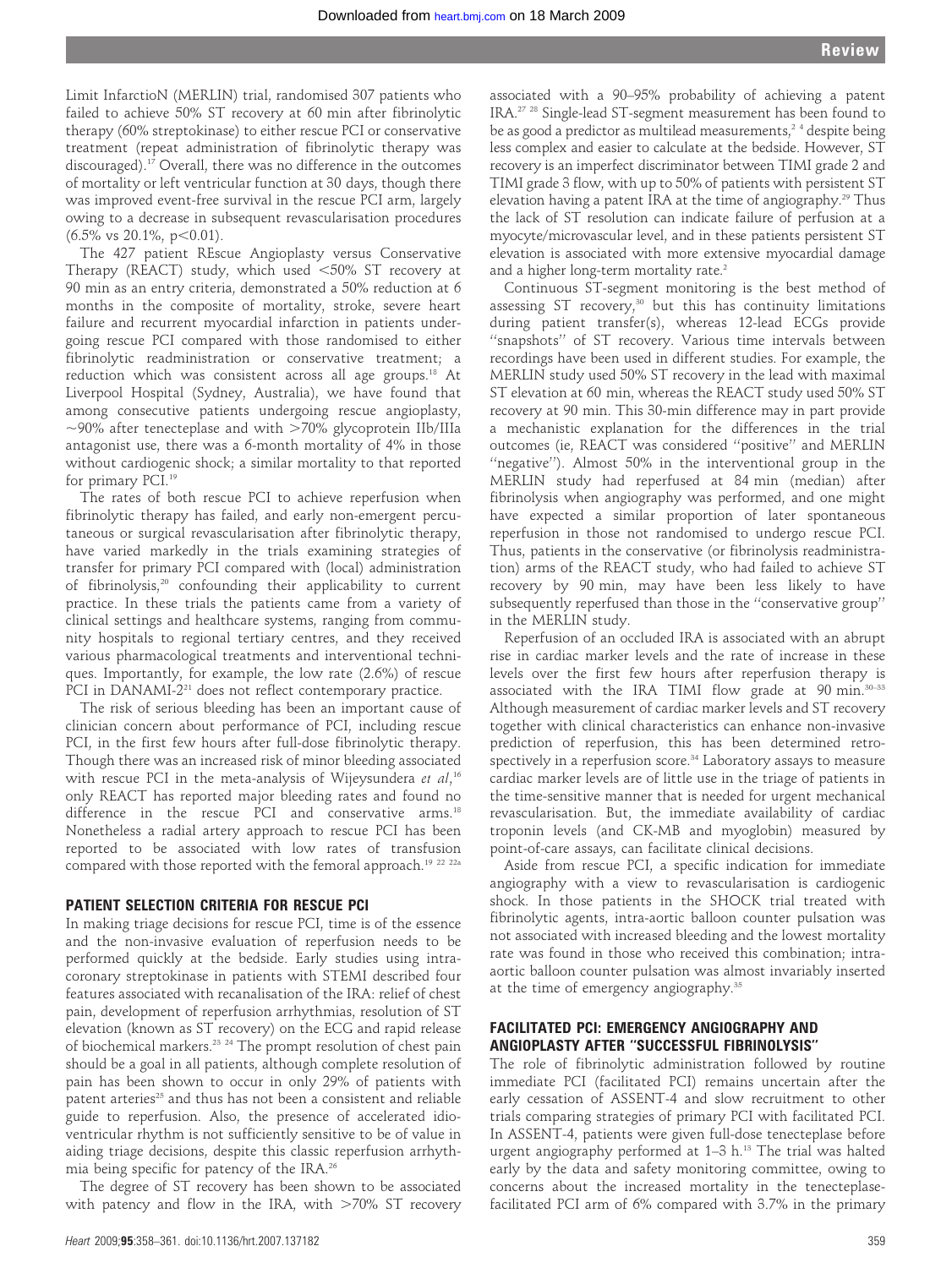PCI. A mortality rate of 6% was similar to that reported from tenecteplase-treated patients in the earlier ASSENT trials. The mortality hazard ratio (HR) for patients allocated to initial tenecteplase was not significant after adjustment for baseline risk  $(HR = 0.637)$  (95% CI 0.373 to 1.088)).<sup>13</sup> Importantly, in ASSENT-4 the patients in PCI centres who received tenecteplase presented later and had a higher mortality than those recruited in the ambulance. There are several potential explanations for these findings, including a possible lack of familiarity in PCI centres with fibrinolytic regimens, lack of any infusion of heparin and the shorter than expected median time period between patients receiving fibrinolytic therapy and PCI. These factors may in part explain the increase in periprocedural thrombotic complications in those patients pretreated with tenecteplase in PCI centres.

In the Facilitated INtervention with Enhanced reperfusion Speed to Stop Events (FINESSE) trial,<sup>35a</sup> patients presenting with STEMI with an expected delay of 1–4 h before primary PCI did not benefit from treatment with either abciximab alone, or in combination with reteplase, before PCI. The combined abciximab/reteplase strategy was associated with improved TIMI 3 flow before PCI, but there was no difference in TIMI 3 flow after PCI. Additionally, both upstream pharmacological strategies were associated with increased bleeding compared with "in-lab" abciximab. Though the non-inferiority study GRACIA-2, which compared immediate post-lysis PCI with primary PCI, showed improved tissue perfusion with initial fibrinolysis, $34$  the concept of facilitated PCI is not supported by the currently available clinical outcome data.

## TIMING OF NON-EMERGENCY ANGIOGRAPHY AND INTERVENTION

The current European PCI guidelines recommend routine coronary angiography and, if applicable, PCI in all patients after successful thrombolysis.36 In registry studies of fibrinolytic-treated patients from Western Europe, high rates of inhospital angiography and PCI are reported.<sup>11</sup> Also a recent 20centre Australian survey showed that after STEMI, 87% of patients underwent in-hospital angiography, with 65% having PCI.<sup>37</sup> The WEST (Which Early ST elevation myocardial infarction Therapy) trial supports an approach of urgent, but non-immediate, post-fibrinolytic PCI.<sup>38</sup> In this study, 304 patients were randomised to one of three groups: (a) tenecteplase and usual care;  $(b)$  tenecteplase and mandatory invasive study  $<$ 24 h, including rescue PCI for failed reperfusion and (c) primary PCI. Although there was a significant difference in the rate of death and reinfarction between A and C (13.0% vs 4.0%,  $p = 0.021$ ), there was no difference between B and C (6.7% vs 4.0%,  $p = 0.378$ ). Importantly, however, in this study patients were excluded if primary PCI was considered to be available within 1 h of diagnosis.

The GRACIA-1 study evaluated the timing of angiography after fibrinolysis. After tissue plasminogen activator therapy, 500 patients were randomised to either angiography and PCI or coronary surgery within 24 h or an ischaemia-guided approach.39 As the primary end point included the need for (further) revascularisation as well as death and reinfarction it was perhaps not surprising that this rate was lower in the group requiring urgent angiography (6.4% vs  $11.6\%$ ; p = 0.043).

In comparison, the Combined Abciximab RE-teplase Stent Study (CARESS) in acute myocardial infarction data appear to support the concept of very early angiography in fibrinolytictreated patients who present to a non-PCI hospital.<sup>39a</sup> In this study, patients with high risk STEMI (high risk defined by

.15 mm ST elevation, left bundle branch block, ejection fraction  $\langle 35\%,$  Killip class  $\geq 2$ , or prior myocardial infarction) had a lower rate of the composite primary end point of death, reinfarction or refractory ischaemia when taken for immediate revascularisation compared with those treated with a rescueonly strategy. Overall, there was no decrease in death or reinfarction, and the difference in the primary end point was driven mainly by a decrease in refractory ischaemia. There was an increase in bleeding with the immediate revascularisation strategy, but no increase in intracranial haemorrhages or the need for transfusion. Of note, the median times from pharmacological pretreatment to balloon inflation in FINESSE was 90 min, and in CARESS was 136 min. However, in FINESSE those patients randomised outside PCI centres, with a median additional delay of 35 min, did not appear to benefit from upstream treatment.

Finally, regionalisation of an integrated pharmaco-invasive approach to STEMI care from two centres in Minnesota USA and also North Carolina has been reported recently.<sup>40-42</sup> Taken together, these studies support the use of early fibrinolytic therapy when primary PCI is not immediately available. Interestingly the lowest reported mortality was 3.7% (95% CI 0.1% to 7.1%) in the patients referred to the Mayo clinic (Rochester, Minnesota) who had received early fibrinolysis at a referral centre. In this protocol, patients were given full-dose fibrinolytic therapy if the onset of symptoms was  $<$ 3 h before presentation, and all patients treated with fibrinolysis were immediately transferred to the PCI centre for evaluation for either rescue PCI or routine elective catheterisation at 24–48 h.<sup>41</sup> Thus the optimal timing of angiography in patients receiving ''successful fibrinolysis'' is uncertain, as data between regional STEMI care studies and randomised trials are somewhat discordant. Randomisation of such transfer patients after "successful fibrinolysis" based on our reperfusion score, $33$  to immediate versus routine angiography, is underway.

# CONCLUSION

In-hospital fibrinolysis, especially in hospitals with routine 24-h primary PCI capability and acceptable routine ''door to balloon'' times, cannot currently be recommended. However, many patients with STEMI are still treated with fibrinolytic therapy for a variety of reasons, particularly in the prehospital setting. The need for rescue PCI should be determined at 60–90 min in all patients after fibrinolytic therapy. Prediction of failed reperfusion, including assessment of ST recovery, and potentially the use of point-of-care assays of markers of myocardial necrosis, could facilitate triage to either emergency angiography and, when appropriate, rescue PCI. Those who are felt to have reperfused pharmacologically should undergo non-emergent angiography and subsequent revascularisation where indicated, but this should be delayed for at least 2 h after the fibrinolysis, though the optimal timing remains uncertain.

#### Competing interests: None.

### **REFERENCES**

- 1. Wong CK, Gao WZ, Raffel OC, et al. Initial Q waves accompanying ST segmentelevation at presentation of acute myocardial infarction and 30-day mortality in patients given streptokinase therapy: analysis from HERO-2. Lancet 2006;367:2061-7.
- 2. French JK, Andrews J, Manda S, et al. Early ST segment recovery, infarct artery blood flow, and long-term outcome after acute myocardial infarction. Am Heart J 2002;143:265–71.
- 3. Toma M, Fu Y, Wagner G, et al. Risk stratification in ST elevation myocardial infarction is enhanced by combining baseline ST deviation and subsequent ST segment resolution. Heart 2008;94:e6.